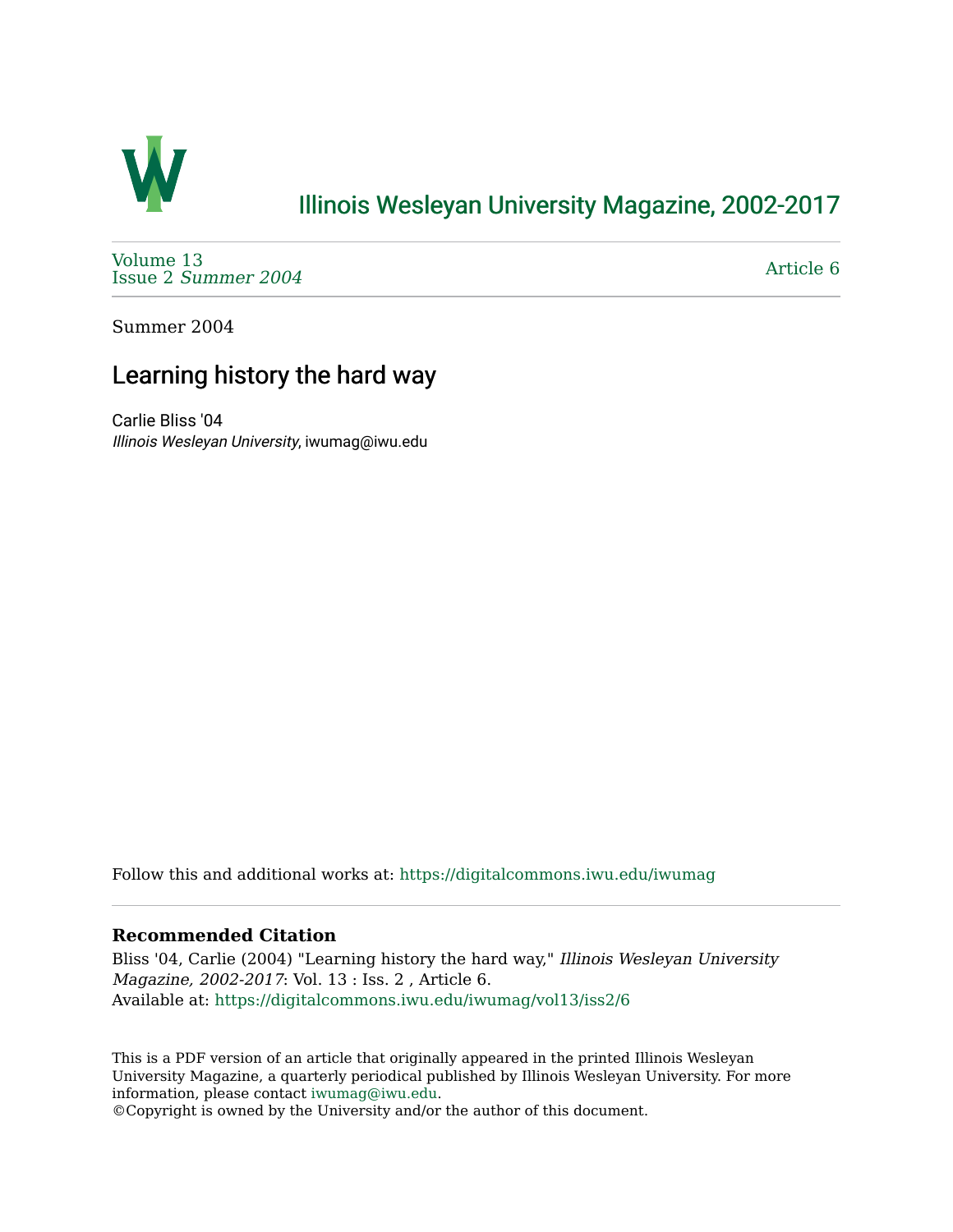## Learning history the hard way



Matt Cassady (above) drills with the 104th Illinois Volunteer Infantry, who set up camp for a day on the Eckley Quadrangle.(Photo by Marc Featherly)

**History major Matt Cassady experiences the tough, everyday life of a Union soldier.** 

By Carlie Bliss '04

On the sunny Saturday afternoon in April, most Illinois Wesleyan students flocked to the quad to enjoy one of the first 80-degree days of the year. History major Matt Cassady '06 was no exception. But instead of sporting the standard t-shirt and shorts, Cassady was decked out in full regalia as a Union Army Civil War soldier, complete with a brimmed hat, water canteen, and musket.

Obviously out of breath and sweating through their authentic navy-blue wool jerseys, Cassady and more than 15 other men assumed the identity of the

104th Illinois Volunteer Infantry as part of a "living history" presentation that recreated what would have been a typical Union Army encampment.

"When you start reenacting or doing living histories, it takes your knowledge of the Civil War to a whole new level because you're actually experiencing it," says Cassady, who helped to bring the event to IWU through the sponsorship of Phi Alpha Theta. The history honors society was looking for a way to promote history on campus and decided that a "living history" would be more effective than simply bringing in a speaker, which had been done in the past.

"Reenactments help people see the reality of the Civil War because we're wearing the heavy wool uniforms and marching in the hot sun," Cassady says. "We're doing all the maneuvers that they did, and that's what really drew me to it."

Cassady began reenacting when he was 18 years old, but his passion for history in general and the Civil War in particular can be traced back to a paper he wrote in the fourth grade.

"My teacher mentioned that the southern states were a separate country at one time, and that struck me," he says. "Being the overachiever that I was, I decided to write an extra credit report about it, and I've been a Civil War buff ever since."

After attending a reenactment with his parents, Cassady became enthralled with the idea that he could come so close to experiencing the life of a Civil War soldier. He chose to become involved